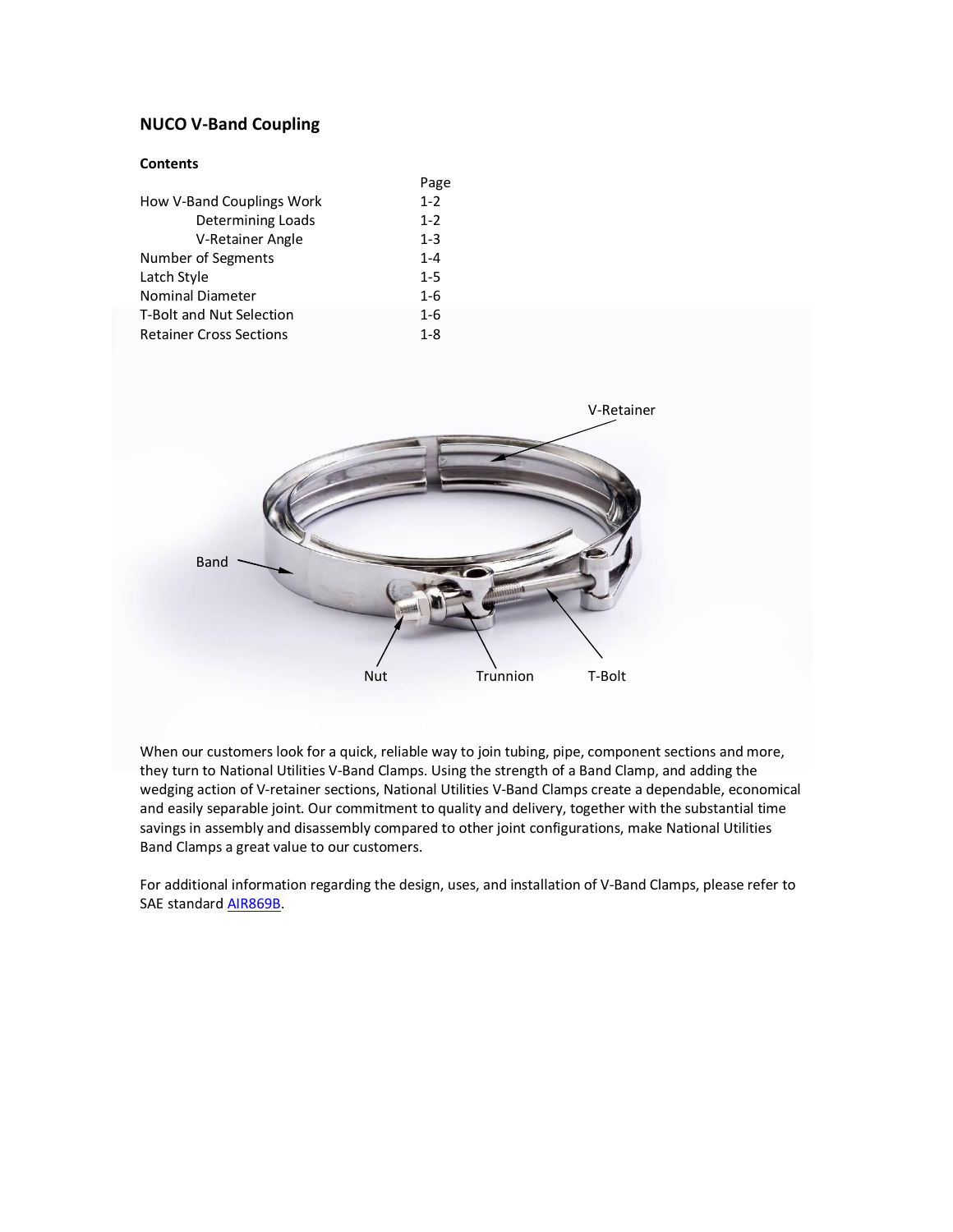## **How the V-Band Works**

The function of the V-Band Coupling is to draw together the flanges of the components to be joined. This is done by tightening the latch T-Bolt which creates a compressive force by the wedging action of the Vretainer over the two flanges. The interaction of the coupling latch, V-retainer, and the flanges is illustrated below.

As the latch T-Bolt is tightened, an inward or radial force is created.



The radial load created by band tension is transmitted by the wedging action of the Vretainer as an axial load on the flanges.



The axial load or compressive force must be great enough to withstand all other in-service load



The level of compressive force developed by the V-retainer must provide a residual preload sufficient to maintain the seal and restrain the flanges against any type of bending or pressure loads that the connection may encounter in service. The size of the tubing, the environmental conditions, and the loads to which the connection will be subjected will, naturally, determined the selection of the flange type and the corresponding size and strength of the V-Band coupling land latch.

The recommended practice for selection the optimum combination of elements to provide a light and reliable V-Band Coupling a re covered in detail on the following pages. However, both the NUCO home office staff and our field engineering representatives are ready at all times to provide assistance in making a proper selection.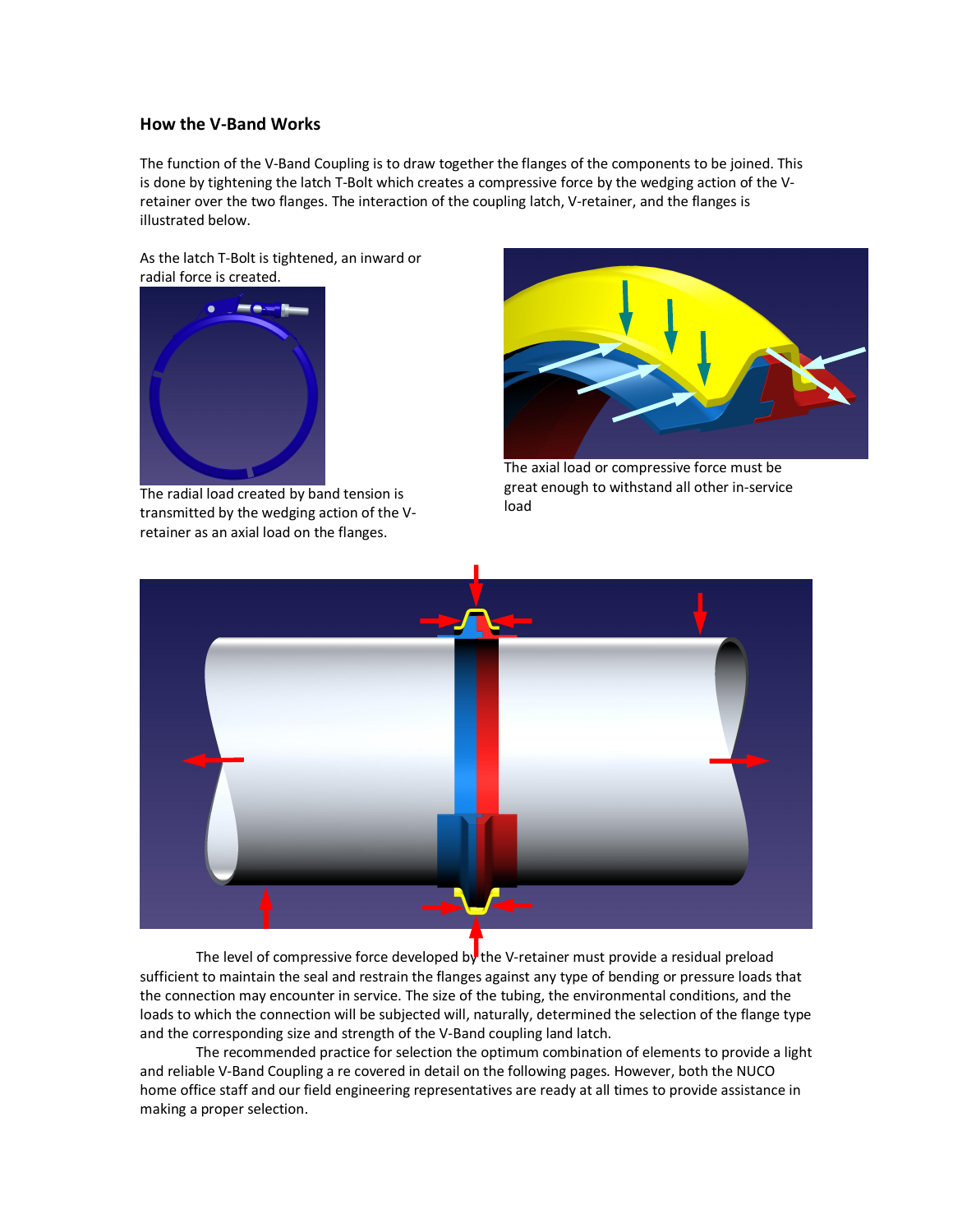## **Selecting the Included V-Angle**



The accepted industry standard for an included V-angle is 40°. This angle provides an optimum mechanical advantage for drawing the flanges together and retaining them in the proper position to maintain a tight seal.

The mechanical advantage increases as the Vangle becomes larger and decreases as the Vangle becomes smaller. Conversely, with the smaller angle it takes more diametral reduction for the V-retainer to bring the flanges together and increases the amount of circumferential adjustment required to tighten the coupling.

The 40° angle is optimum for most applications as it offers an ideal mix of mechanical advantage and axial closure and it is commonly used in both clamp and flange design. A variety of Vretainers having 30°, 55°, 60°, and even 90° included V-angles are available to accommodate all types of existing flanges.



The axial load generated by a given amount of bolt load is illustrated above. While it is necessary to overcome friction during tightening of the V-Band Coupling, after the coupling is tightened friction helps to reduce the bolt load required to keep the flanges from separating.



The relationship between the amount of diametral reduction of the V-retainer and the axial closure of the two flanges for various Vretainer angles is illustrated above.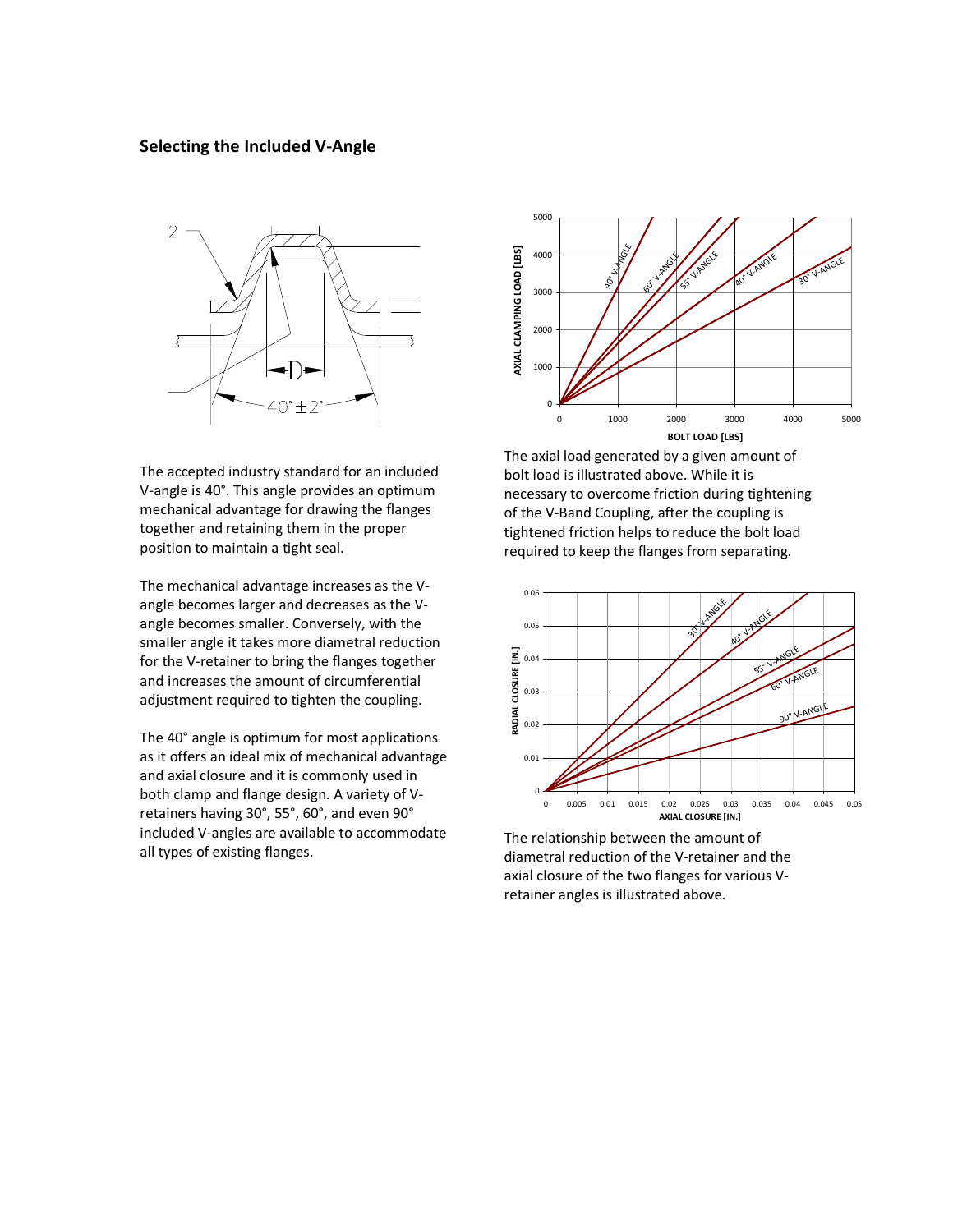## **Selecting the Optimum Number of V-retainer Segments**

The optimum number of V-retainer segments in a V-band coupling is determined by the coupling size and by the installation requirements. The following considerations are offered as a guide.

#### **One-Segment Coupling**

The continuous one piece V-retainer is normally supplied with tack-on loop ends spot welded to the retainer. The application must allow the coupling to be installed over the tube from an end and is not recommended for other applications because of its rigidity. [INSERT PHOTO]

#### **Two-Segment Coupling**

This coupling provides a single hinging action on installation or removal from the flange joint. In most cases, the two-segment coupling is the most economical to manufacture and is particularly effective for tube diameters over 5.00 inches. The two-segment coupling may also be used for heavy-duty, doublelatch applications. This configuration is available with a solid band or tack-on loop ends. [INSERT PHOTO]

#### **Three-Segment Coupling**

The three-segment coupling is the most commonly used. The coupling design provides a double hinging action on installation or removal from the flange joint. For use with conventional or quick disconnect latches only.

[INSERT PHOTO]

#### **Four-Segment Coupling**

This coupling is generally selected for large-diameter application where a great amount of hinging action is desired. Can be used with either single or double latches. [INSERT PHOTO]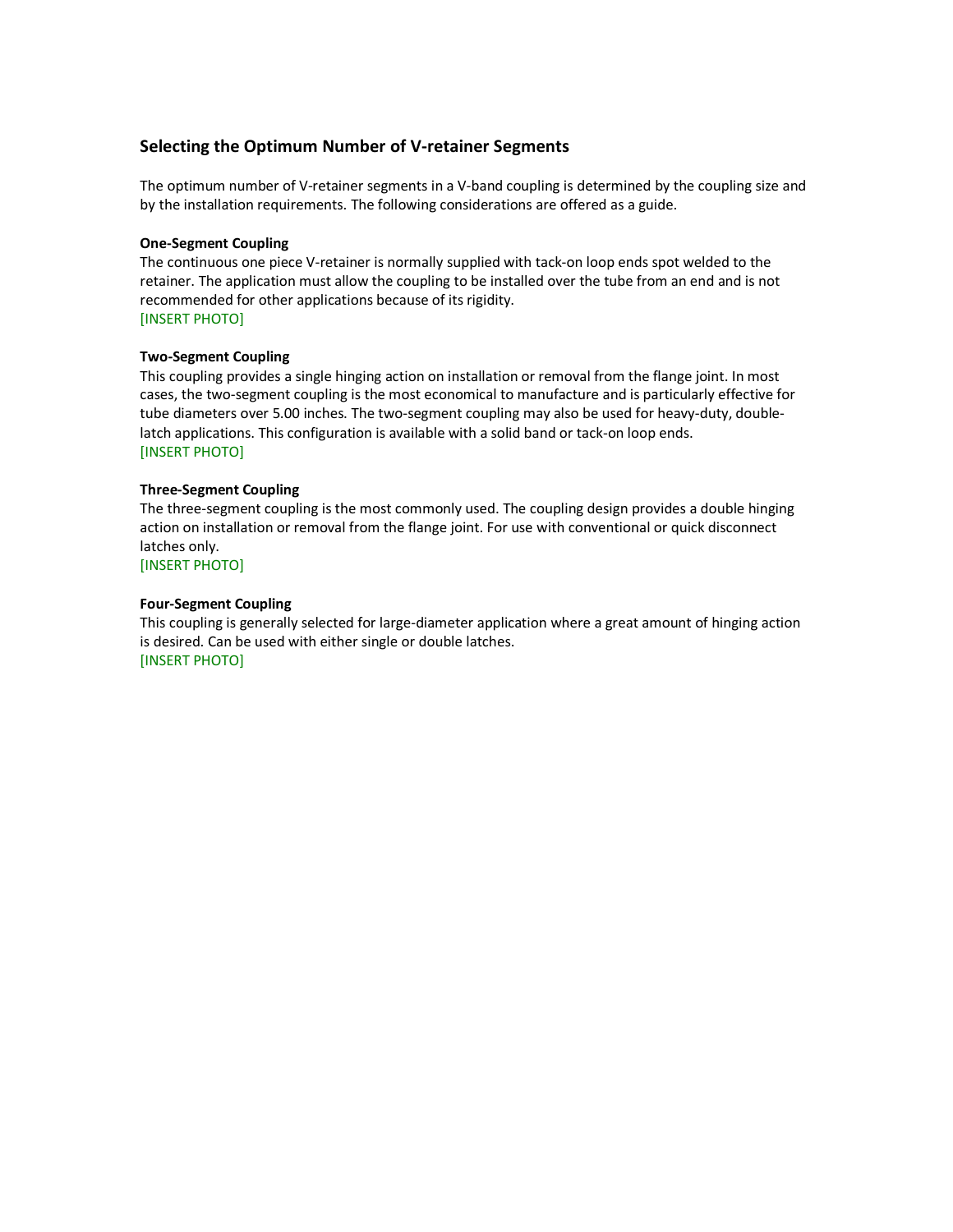## **Selecting Latch Style**

#### [INSERT PHOTO]

The **conventional latch** uses a captive T-Bolt and Sheetmetal trunnion. Recommended for use on normal permanent and semi-permanent installations.

#### [INSERT PHOTO]

This **double latch** uses two conventional latches on opposite sides of the coupling. Recommended for use on permanent or semi-permanent installations. This combination of latches on the same coupling provides for more diametral take up and permits more uniform circumferential distribution of band tension. Particularly suited to large-diameter couplings.

#### [INSERT PHOTO]

The **quick-disconnect latch** uses a quick-disconnect cup and permits latching or unlatching without complete removal of the nut. Used for quick, easy, and frequent installation or removal.

#### [INSERT PHOTO]

The **combination latch** combines one conventional latch and one quick-disconnect latch on opposite sides of the coupling. The combination of the two latches on the same coupling provides for more diametral take-up and permits more uniform circumferential distribution of band tension. Recommended for used where frequent removal is a requirement and allows disassembly without compete removal of the nut. Particularly suited for large diameter couplings.

#### [INSERT PHOTO]

The **tack-on latch** replaces the continuous band with "tack-on" band ends spot or fusion welded to the Vretainer. This means that less material is used, so the coupling weighs less. This latch is available on one and two segment-couplings.

With any of the above latches, the standard short loop will automatically be furnished. This loop provides a lighter coupling and, in very small sizes, is the only option available. In later sizes, a longer tangential loop can be furnished.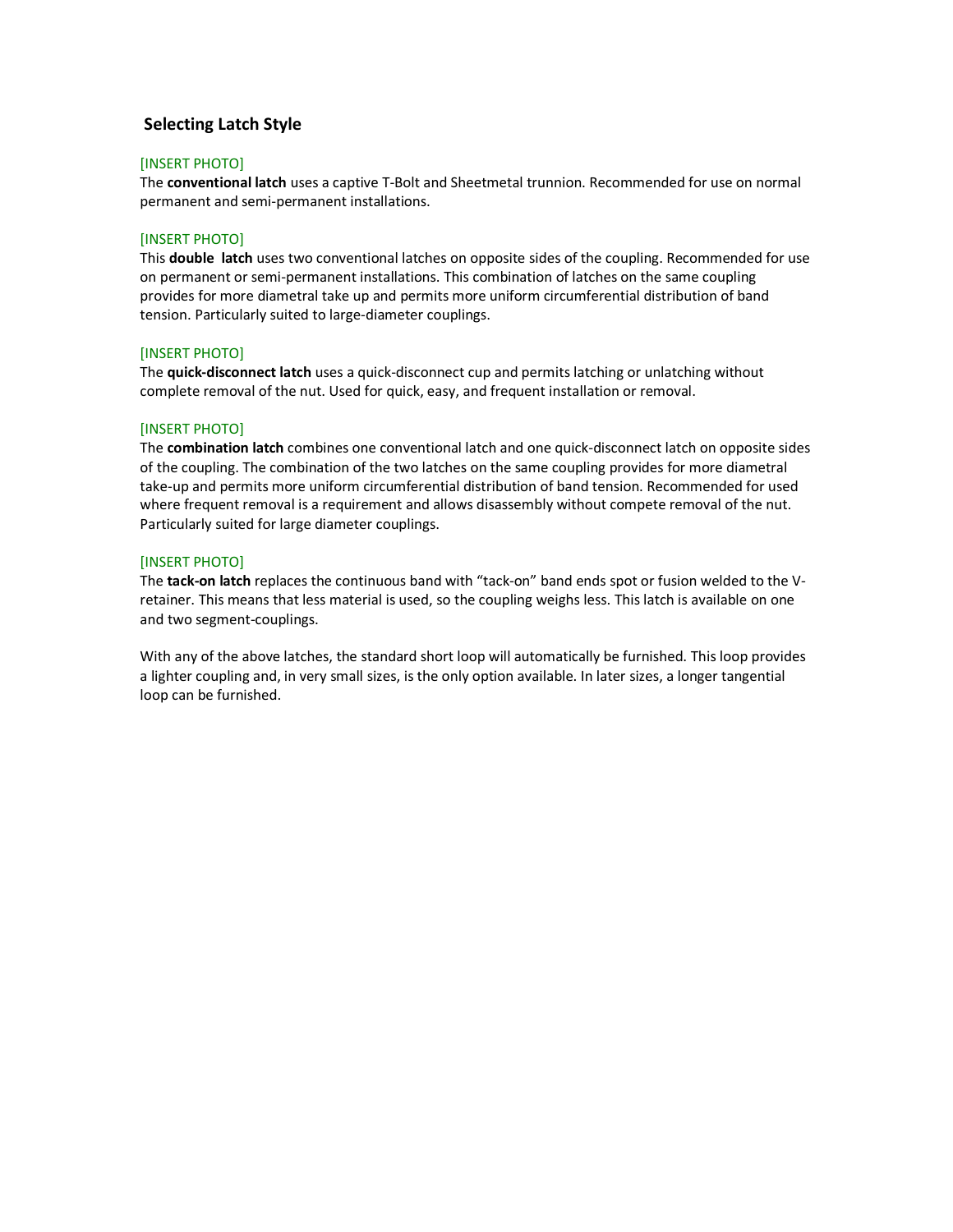## **Specify Nominal Diameter**

Tube size, flange type and V-retainer section selected will establish a coupling nominal diameter.

Nominal Diameter = Flange Diameter + 0.124

This gap will ensure proper seating of the v-retainer on the flange and ensure the retainer is offering the maximum axial clamping load possible.

## **Selecting a T-Bolt and Nut**

Standard T-bolts, both alloy and stainless steel (CRES), are forged to meet the requirements of NASM6821.

Material: 8740 alloy bolts per AMS6322, 431 CRES bolts per MIL-S-18732 and A-286 bolts per AMS5731 or AMS5732

Finish: Alloy bolts are cad plated per AMS-QQ-P-416. Cres bolts are passivated only. CRES bolts are automatically furnished when a CRES nut is called out in the part number.

On smaller diameters, T-bolt is curved to facilitate latching.

Unless otherwise specified, a SH nut will be furnished. To avoid galling, CRES nuts are automatically furnished with CRES T-bolts, all other clamp components are furnished in CRES. CRES nuts should be specified for high temperature or corrosive application environments.

| Code           | Description        | Temperature      | Material                |
|----------------|--------------------|------------------|-------------------------|
|                |                    | Rating           |                         |
| S              | Self-Locking       | $250^{\circ}$ F  | Alloy Steel, Cad Plated |
| <b>SH</b>      | Self-Locking       | $550^{\circ}$ F  | Alloy Steel, Cad-Plated |
| R              | Self-Locking       | $550^{\circ}$ F  | Alloy Steel, Cad-Plated |
| N              | Self-Locking       | $450^{\circ}$ F  | A-286 CRES              |
| <b>ST</b>      | Self-Locking       | $800^{\circ}$ F  | A-286 CRES              |
| M <sub>2</sub> | Self-Locking       | $1200^{\circ}$ F | A-286 CRES              |
| <b>SS</b>      | Self-Locking       | $800^{\circ}$ F  | CRES, Silver Plated     |
| DS             | Plain Hex, Drilled | $800^{\circ}$ F  | CRES, Silver Plated     |
| M1             | Self-Locking       | $1200^{\circ}$ F | CRES, Silver Plated     |

Nut Torque

An optimum torque value for the T-bolt nut will produce a sufficient degree of tightening of the V-retainer over the flange to accomplish the following:

- · Overcome inherent friction between the retainer and flanges.
- · Properly seal two flanges.
- · Provide a sufficient amount of residual compressive load to hold the two flanges together
- · Offset the total load to which the joint may be subjected in service.

If all of the above elements are converted to an equivalent axial load, the desired torque level can be established from figures 1 or 2, below, for whatever type of V-band coupling is selected.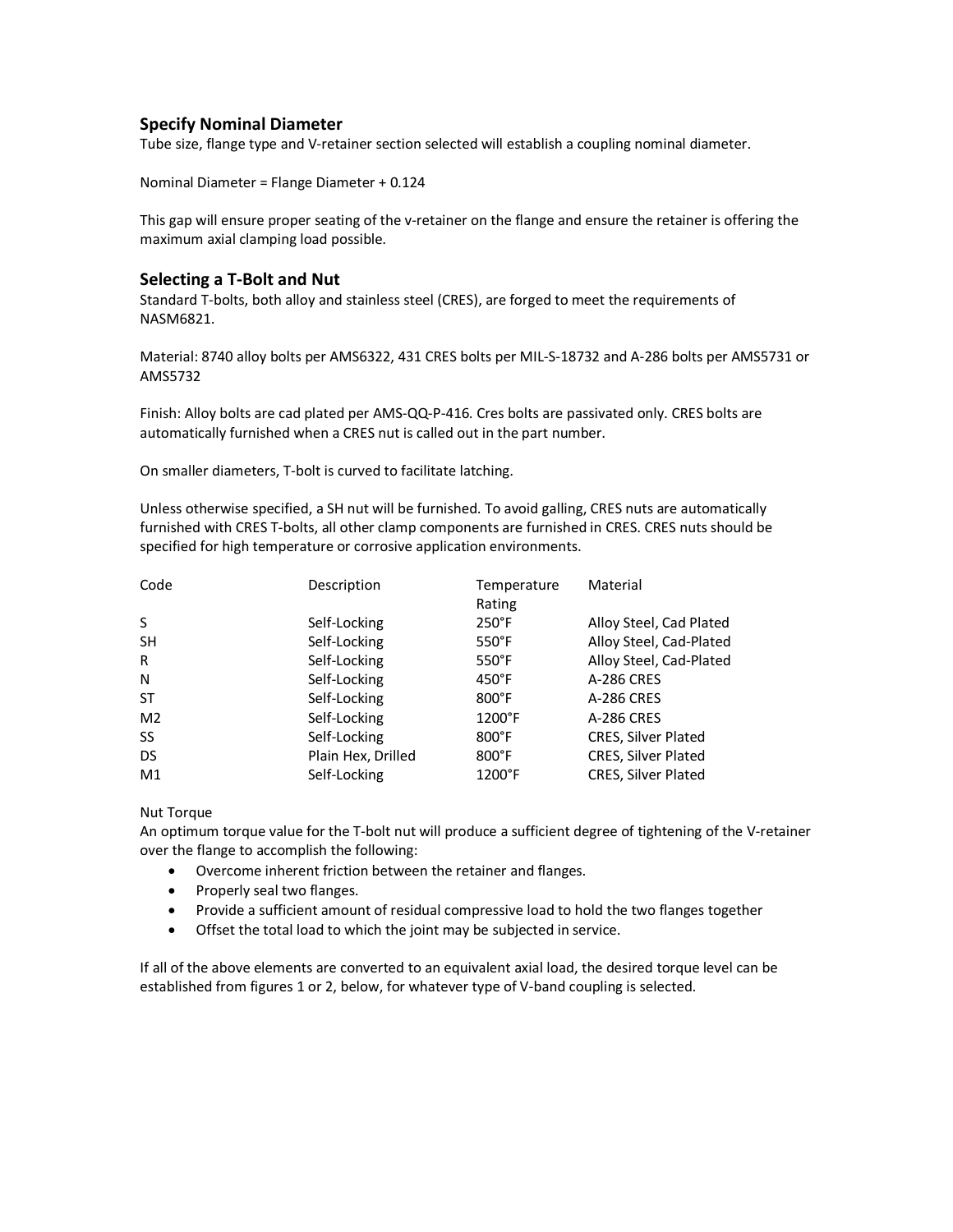## **Selecting a Cross-Section**

The following are a sampling of available retainer sections that are compatible for joining a vast amount of flanges that meet aerospace industry standards. Each section can be formed to an exact nominal diameter. Available retainers are grouped by V-angle and listed by apex ("B" value) width. For sizes and shapes other than what is listed below, contact engineering for a range of possible solutions.

#### **40° V-Angle**



| <b>RETAINER</b><br>DASH NO. | B    | С    | Τ    | W    | R1   | R <sub>2</sub> | D<br>@.062 GAP |
|-----------------------------|------|------|------|------|------|----------------|----------------|
| $-13$                       | .152 | .190 | .050 | .50  | .040 | .040           | .197           |
| $-2$                        | .156 | .218 | .032 | .50  | .032 | .032           | .201           |
| $-54$                       | .156 | .218 | .050 | .50  | .032 | .032           | .201           |
| $-57$                       | .156 | .281 | .032 | .56  | .032 | .032           | .201           |
| $-88$                       | .156 | .218 | .040 | .65  | .032 | .032           | .201           |
| -8                          | .181 | .281 | .040 | .62  | .032 | .032           | .226           |
| $-10$                       | .181 | .281 | .090 | .88  | .062 | .062           | .226           |
| $-16/-430$                  | .181 | .281 | .080 | .75  | .060 | .060           | .226           |
| $-18$                       | .181 | .281 | .050 | .66  | .040 | .050           | .226           |
| $-45$                       | .181 | .294 | .090 | 1.00 | .060 | .060           | .226           |
| $-4$                        | .207 | .281 | .062 | .75  | .062 | .062           | .252           |
| $-7$                        | .207 | .281 | .080 | .88  | .060 | .060           | .252           |
| -56                         | .207 | .281 | .040 | .72  | .047 | .090           | .252           |
| $-263$                      | .207 | .281 | .080 | .81  | .060 | .060           | .252           |
| $-1$                        | .212 | .281 | .050 | .72  | .032 | .032           | .257           |
| $-3$                        | .212 | .281 | .040 | .72  | .032 | .032           | .257           |
| $-15$                       | .212 | .218 | .050 | .72  | .050 | .050           | .257           |
| -89                         | .212 | .281 | .040 | .62  | .047 | .047           | .257           |
| $-106$                      | .212 | .327 | .040 | .88  | .063 | .063           | .257           |
| $-186$                      | .212 | .218 | .062 | .88  | .050 | .060           | .257           |
| $-1B$                       | .225 | .281 | .050 | .72  | .032 | .032           | .270           |
| $-283$                      | .225 | .250 | .050 | .72  | .045 | .050           | .265           |
| $-11$                       | .262 | .141 | .050 | .62  | .032 | .032           | .307           |
| $-176$                      | .262 | .141 | .075 | .62  | .032 | .075           | .307           |
| $-12$                       | .265 | .609 | .090 | 1.34 | .062 | .125           | .310           |
| $-91$                       | .270 | .225 | .050 | .72  | .050 | .050           | .315           |
| $-64$                       | .320 | .250 | .062 | .77  | .060 | .060           | .365           |